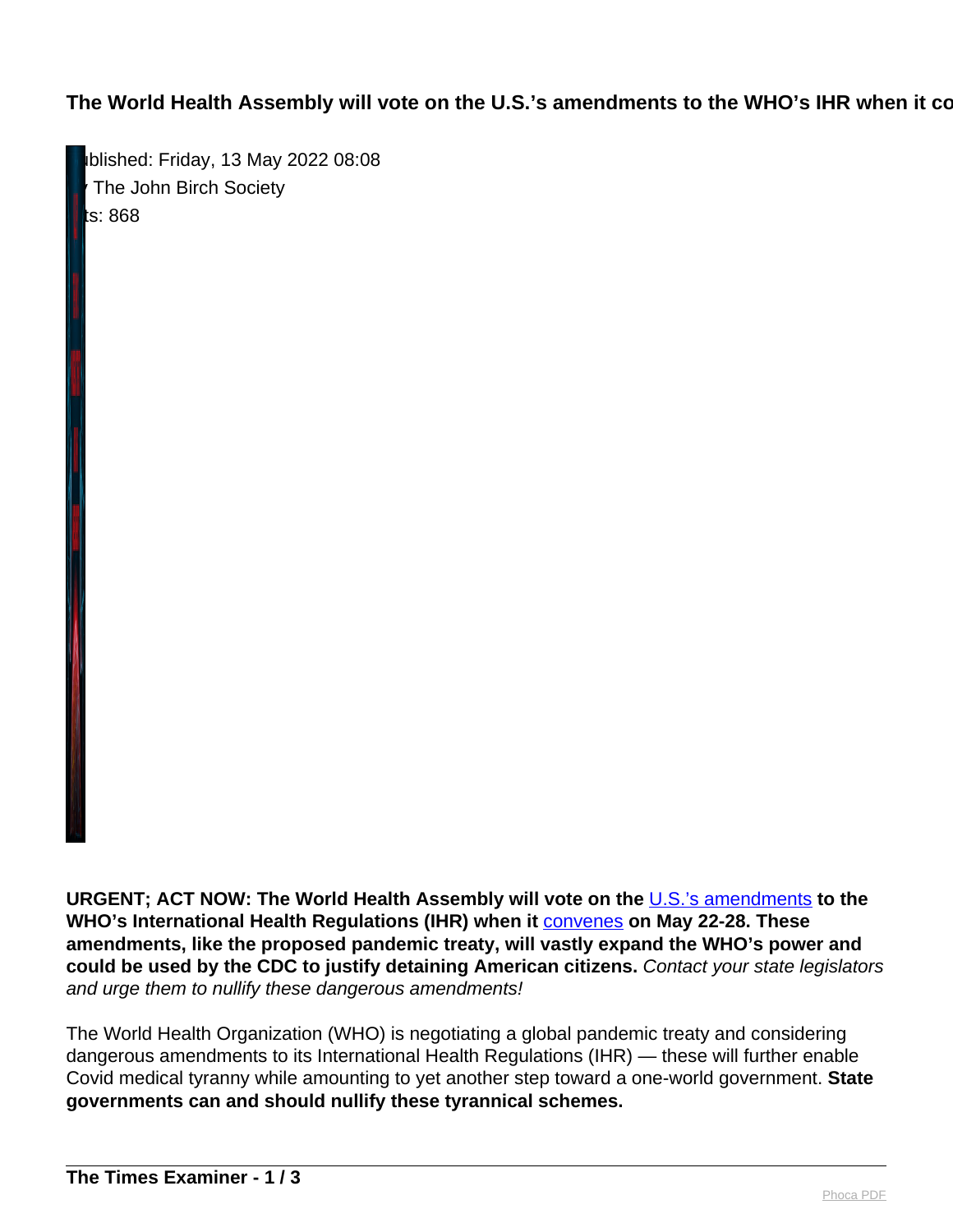## The World Health Assembly will vote on the U.S.'s amendments to the WHO's IHR when it co

**Pທ<sub>ั</sub>ပါ Rေ**ள Perday, 2021 Maye 2022 obtigath Assembly [agreed](https://jbsweb.cmail19.com/t/i-l-cukkjlk-tyuikjjtdu-d/) to begin "a global process to draft and Begetiate" an agreement "to strengthen pandemic prevention, preparedness and response."<br>By The John Birch Society

klit<code>fio</code>8§8 we don't know the specific details of this proposed treaty, it no doubt threatens our Godgiven freedoms guaranteed by the Constitution.

Any "pandemic treaty" is a threat for the following reasons:

- It will further erode U.S. national sovereignty, giving foreign bureaucrats greater control over domestic policy. It would also amount to [yet another step](https://jbsweb.cmail19.com/t/i-l-cukkjlk-tyuikjjtdu-h/) toward a tyrannical oneworld government.
- It will further [expand](https://jbsweb.cmail19.com/t/i-l-cukkjlk-tyuikjjtdu-k/) the WHO's ability to dictate health policy worldwide, making it easier for the Deep State to impose its tyrannical "health" measures on the global populace.
- It will [enable](https://jbsweb.cmail19.com/t/i-l-cukkjlk-tyuikjjtdu-u/) the creation of global "health passes," thereby restricting travel and certain activities to only those who have been vaccinated or who are in compliance with the WHO's "health" dictates. These so-called "health passes" will further compromise individuals' medical privacy and lay the groundwork for a biomedical security regime.
- Enable ["global coordinated actions"](https://jbsweb.cmail19.com/t/i-l-cukkjlk-tyuikjjtdu-o/) to censor those who dissent from the Deep State's narratives — all in the name of "public health."
- American taxpayer money would likely be diverted to enable the implementation of the treaty's dictates.

This is not the only WHO threat to liberty. **Additionally, the U.S. has [proposed amendments](https://jbsweb.cmail19.com/t/i-l-cukkjlk-tyuikjjtdu-b/) to the WHO's International Health Regulations (IHR), which could go into effect as early as the end of 2022. These amendments would also strengthen the WHO's ability to take unilateral actions and meddle in countries' internal affairs, and they could lead to an expansion of the CDC's power to detain Americans for medical reasons.** These amendments, combined with the proposed pandemic treaty, constitute a massive threat to liberty by the WHO.

The Deep State, which [weaponized Covid](https://jbsweb.cmail19.com/t/i-l-cukkjlk-tyuikjjtdu-n/) to implement its tyrannical agenda, has been pushing for a global pandemic treaty for some time already. For example, in an April 3, 2020 op-ed, former Secretary of State Henry Kissinger [stated that,](https://jbsweb.cmail19.com/t/i-l-cukkjlk-tyuikjjtdu-p/) "Addressing the necessities of the moment must ultimately be coupled with a global collaborative vision and program." Additionally, Bill Gates has **called** for strengthening the WHO.

## **The WHO's pandemic treaty must be stopped — and the states have a key role in doing this. Rather than sitting back and being complacent, state legislators must take bold action to nullify any WHO agreement.**

Nullification is firmly grounded in the text of the U.S. Constitution. Specifically, **Article VI** duty bounds state legislators — along with members of Congress and judges — by their oath to "to support this Constitution."